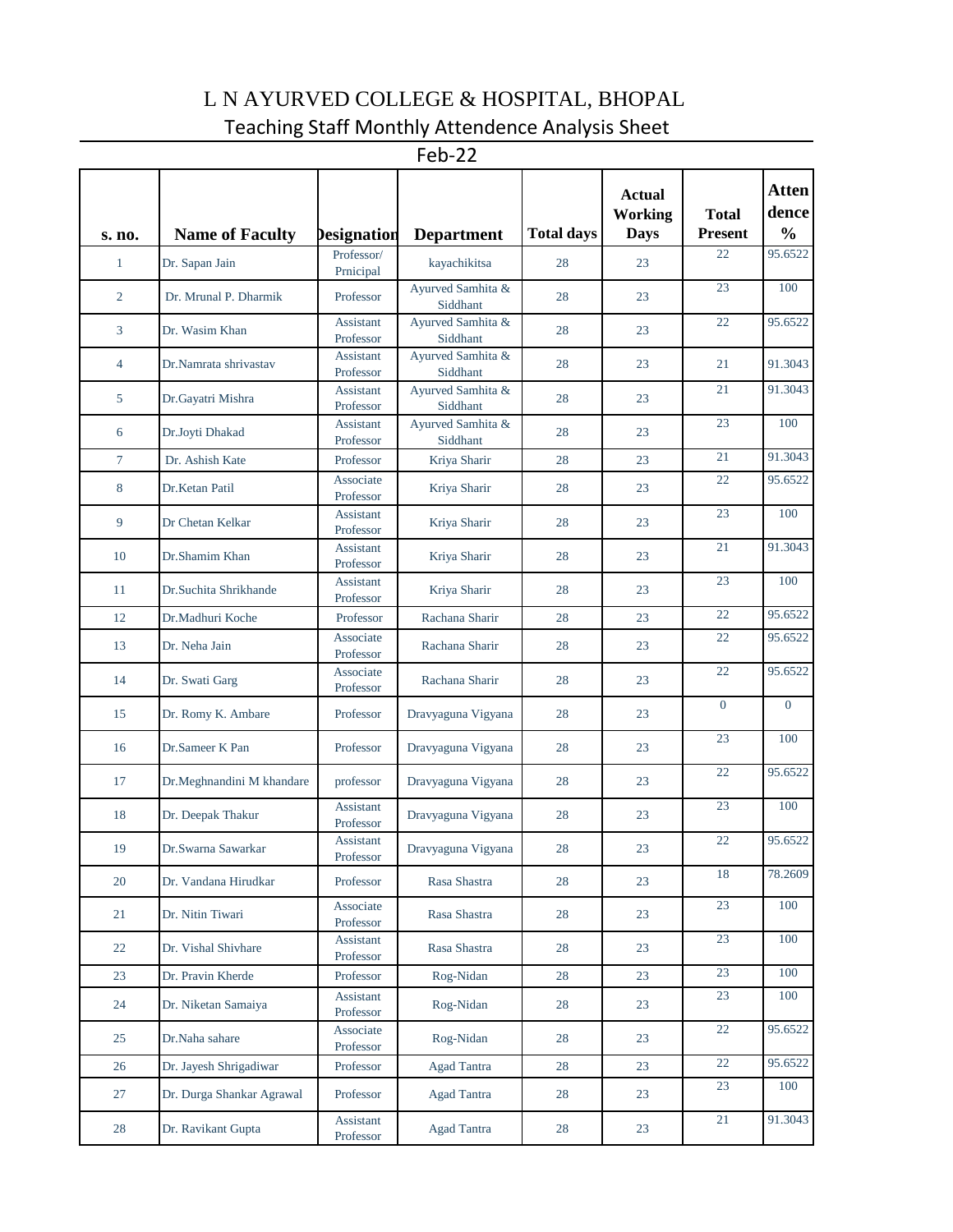| 29 | Dr Swati Gajendra Bamnote          | Professor              | Swasthavritta & Yoga             | 28     | 23 | 13     | 56.5217 |
|----|------------------------------------|------------------------|----------------------------------|--------|----|--------|---------|
| 30 | Dr.Aakansha Patwa                  | Associate<br>Professor | Swasthavritta & Yoga             | 28     | 23 | 12     | 52.1739 |
| 31 | Dr. Suchendra Sahu                 | Assistant<br>Professor | Swasthavritta & Yoga             | 28     | 23 | 23     | 100     |
| 32 | Dr. Surekha M. Jumle               | Professor              | Kaumarbhrity / Bal<br>Rog        | 28     | 23 | 22     | 95.6522 |
| 33 | Dr. Shailesh Jain                  | Professor              | Kaumarbhrity / Bal<br>Rog        | 28     | 23 | 21     | 91.3043 |
| 34 | Dr. Prashant patil                 | Assistant<br>Professor | Kaumarbhrity / Bal<br>Rog        | 28     | 23 | $22\,$ | 95.6522 |
| 35 | Dr. Deepak Kumar Yadav             | Assistant<br>Professor | Kaumarbhrity / Bal<br>Rog        | 28     | 23 | 18     | 78.2609 |
| 36 | Dr. Maya Nathuji Kamble            | Professor              | Prasuti Tantra Evam<br>Stri Roga | 28     | 23 | 21     | 91.3043 |
| 37 | Dr. Vrushaali N Dodke              | Associate<br>Professor | Prasuti Tantra Evam<br>Stri Roga | 28     | 23 | 21     | 91.3043 |
| 38 | Dr.Adil Khan                       | Assistant<br>Professor | Prasuti Tantra Evam<br>Stri Roga | 28     | 23 | 22     | 95.6522 |
| 39 | Dr.Chitrakla Patel                 | Assistant<br>Professor | Prasuti Tantra Evam<br>Stri Roga | 28     | 23 | 23     | 100     |
| 40 | Dr. Pawan Lekurwale                | Professor              | kayachikitsa                     | 28     | 23 | 23     | 100     |
| 41 | Dr. Surendra S.Rajput              | Assistant<br>Professor | kayachikitsa                     | 28     | 23 | 18     | 78.2609 |
| 42 | Dr.Priyanka Sharma                 | Assistant<br>Professor | kayachikitsa                     | 28     | 23 | 20     | 86.9565 |
| 43 | Dr. Shivarama Prasad<br>kethamakka | Professor              | Panchakarma                      | 28     | 23 | 22     | 95.6522 |
| 44 | Dr.Devarakonda satya<br>prakash    | Professor              | Panchakarma                      | 28     | 23 | 21     | 91.3043 |
| 45 | Dr. Pankaj Nigam                   | Associate<br>Professor | Panchakarma                      | 28     | 23 | 23     | 100     |
| 46 | Dr. Arun Gupta                     | Associate<br>Professor | Panchakarma                      | 28     | 23 | 23     | 100     |
| 47 | Dr. Swati Jain                     | Professor              | Shalya                           | 28     | 23 | 22     | 95.6522 |
| 48 | Dr.Nirmala Sawarkar                | Associate<br>Professor | Shalya                           | 28     | 23 | 20     | 86.9565 |
| 49 | Dr. Ashutosh Shukla                | Assistant<br>Professor | Shalya                           | 28     | 23 | 13     | 56.5217 |
| 50 | Dr. Shilpa Dhote                   | professor              | Shalakya                         | $28\,$ | 23 | 21     | 91.3043 |
| 51 | Dr. Sarita Ghanshyam Gharde        | Associate<br>Professor | Shalakya                         | 28     | 23 | 21     | 91.3043 |
| 52 | Dr. Nikita Baghel                  | Assistant<br>Professor | Shalakya                         | 28     | 23 | 23     | 100     |
| 53 | Dr.Shikha Sharma                   | Assistant<br>Professor | Shalakya                         | 28     | 23 | 21     | 91.3043 |
| 54 | Dr. Mohit Tawar                    | Assistant<br>Professor | Yoga teacher                     | 28     | 23 | $20\,$ | 86.9565 |
| 55 | Dr. Vikas Panday                   | Assistant<br>Professor | Biostatisician                   | 28     | 23 | $22\,$ | 95.6522 |
| 56 | Dr.Chaitanya Vaidya                | Associate<br>Professor | Kaumarbhrity / Bal<br>Rog        | 28     | 20 | 17     | 85      |
| 57 | Dr.Prakash S Wath                  | professor              | Panchakarma                      | 28     | 12 | $11\,$ | 91.6667 |
| 58 | Dr.Trupti A Gupta                  | Associate<br>Professor | <b>Agad Tantra</b>               | 28     | 6  | 6      | 100     |
| 59 | Dr.Bharati Sanjay Patil            | professor              | Prasuti Tantra Evam<br>Stri Roga | $28\,$ | 5  | 5      | 100     |